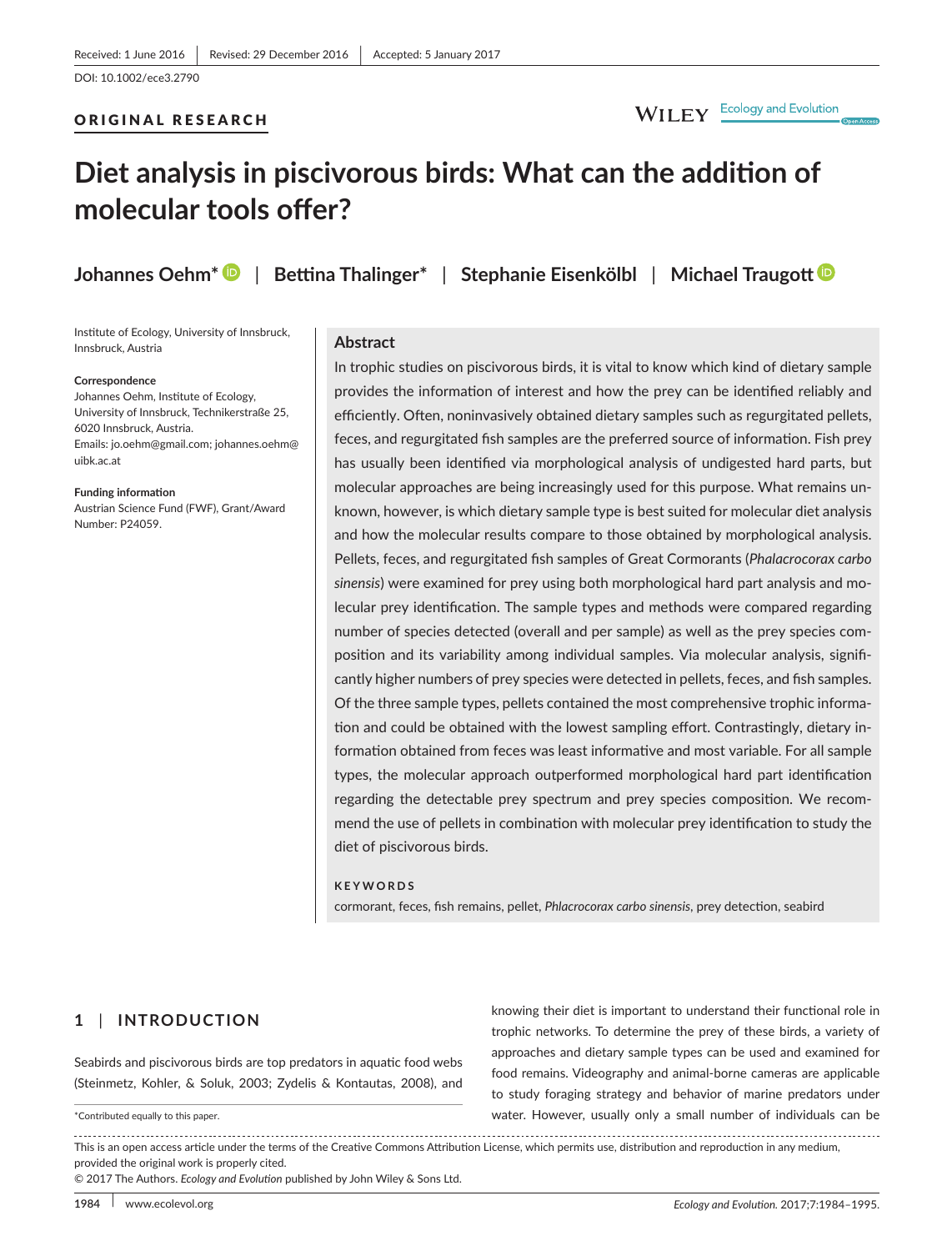logged or recorded, the methods are time-consuming, prey species cannot always be identified to species level, the study period is limited to a short time span (e.g., Machovsky-Capuska, Vaughn, Würsig, Katzir, & Raubenheimer, 2011; Machovsky-Capuska et al., 2016; Watanabe & Takahashi, 2013; Watanuki et al., 2008), and the equipment might change the foraging performance of the observed predators (Grémillet, Enstipp, Boudiffa, & Liu, 2006). Studying fatty acid and isotope signatures of predator tissue gives a general and longterm trophic ecological overview of the taxonomic groups or trophic levels the predators are consuming (e.g., Bearhop et al., 1999, 2006; Iverson, Field, Don Bowen, & Blanchard, 2004; Iverson, Springer, & Kitaysky, 2007; Raclot, Groscolas, & Cherel, 1998), but it does not allow for accurate prey identification on species level or the detection of short-term changes in diet. Although taking blood, muscle, or fat tissue for these analyses is not necessarily lethal for the animals, it usually requires permission as it is stressful to them and therefore deemed invasive.

The characteristics of a wide range of dietary sample types have been evaluated and reviewed previously (Barrett et al., 2007; Carss & Group, 1997; Duffy & Jackson, 1986), including the pros and cons of both invasive and noninvasive approaches of diet analysis. Stomach content analysis is commonly used but certainly invasive as it requires shooting or catching the birds, which is not always applicable and/or possible. Therefore, sample types which can be obtained noninvasively such as pellets, feces, and dropped or freshly regurgitated fish are often preferred. The abovementioned reviews compared these sample types regarding their use for prey identification based on conventional morphological analysis of prey remains. Molecular tools applied to dietary samples have therein not been covered, although Barrett et al. (2007) recommend combining biochemical methods with conventional sampling as they can complement each other. Moreover, Carss and Group (1997) suggest that work on techniques for assessing cormorant diet should be updated as soon as new techniques such as prey-specific molecular markers are available.

DNA-based methods have already been successfully applied to identify prey from pellets, feces, and stomach contents of avian piscivores such as penguins (Deagle, Chiaradia, McInnes, & Jarman, 2010; Deagle et al., 2007; Jarman et al., 2013), puffins (Bowser, Diamond, & Addison, 2013), shearwaters (Alonso et al., 2014), cormorants (Oehm, Thalinger, Mayr, & Traugott, 2016; Thalinger et al., 2016), and kingfishers (Thalinger et al., 2016). Furthermore, morphological and molecular methods of prey identification have been compared in previous studies: while molecular approaches usually were found to allow detecting a wider spectrum of prey species compared to morphological analysis (Casper, Jarman, Gales, & Hindell, 2007; Deagle et al., 2010; Thalinger et al., 2016), morphological identification of prey remains provides data on prey number and size (Emmrich & Düttmann, 2011; Zijlstra & Vaneerden, 1995) which is hard to get using DNA-based techniques. However, it remains unknown which of the noninvasively obtainable sample types—pellets, feces, and regurgitated fish—is best suited for molecular diet analysis and how the molecular results compare to those obtained by morphological analysis.

 **|** OEHM et al. **1985**

Pellets are produced regularly by seabirds and can be found at roosting and nesting sites. They contain undigested hardened remains (further on "hard parts") of prey consumed the previous day (Zijlstra & Vaneerden, 1995; McKay, Robinson, Carss, & Parrott, 2003; but also see review in McKay, Robinson, Carss, & Parrott, 2003) and have been primarily used as a source for morphological analysis of prey hard parts. Pellets have also been found to be a viable source of prey DNA which can be identified via molecular tools (Thalinger et al., 2016).

Fecal material is often available in plenty at roosting sites of seabirds. Usually, seabirds do not produce solid scats but spout out liquid feces which can make sample collection difficult. Often it is impossible to assign a fecal sample to a single defecation event as the birds scatter their feces across the roosting site. Furthermore, as feces contain only few prey hard parts, their use in morphological diet analysis is limited (Johnson & Ross, 1996). The prey DNA, which can also be present in the fecal material, however, can make feces a valuable source for dietary information when analyzed molecularly (Deagle et al., 2007, 2010; Oehm, Juen, Nagiller, Neuhauser, & Michael, 2011).

Regurgitated fish represent the third sample type which can be obtained in a noninvasive manner as many seabirds regurgitate stomach content when disturbed or when feeding their chicks (e.g., Barrett et al., 2007; Rutschke, 1998). These prey items can be found predominately at breeding sites. Albeit relatively easy to identify morphologically, regurgitated fish might represent only part of the most recently ingested meals. In case predigested bits and pieces of fish are regurgitated, morphological identification is challenging to impossible.

In this study, pellets, feces, and regurgitated fish of seabirds were compared for the dietary information they can provide when analyzed by both morphological and molecular approaches of prey identification. We hypothesized that in all three sample types, the molecular approach will result in a larger number of prey taxa detected per sample compared to morphological identification of prey hard parts. We also predicted that a wider prey spectrum is retrievable from pellets than from feces and regurgitated fish samples. Therefore we assumed that, for a given number of dietary samples, molecularly analyzed pellets will provide the highest number of detectable prey species. Additionally, we examined the differences in prey species composition and its variability among individual dietary samples for the three different sample types.

## **2** | **MATERIALS AND METHODS**

#### **2.1** | **Study site and collection of dietary samples**

From March to August in both 2012 and 2013, representing two breeding seasons, in total, 588 regurgitated pellets, 192 feces, and 233 fish samples were collected. Collections took place every second week underneath nesting trees of Great Cormorants (*Phalacrocorax carbo sinensis*) at the shore of Chiemsee (Bavaria, Germany). The breeding colony consisted of two subcolonies (No 47.862839, E 12.503541 and No 47.859971, E 12.509115), both of them located in the estuary of the river Tiroler Achen, the main inflow of the lake. The day before sampling, horticultural cellulose fleeces were placed underneath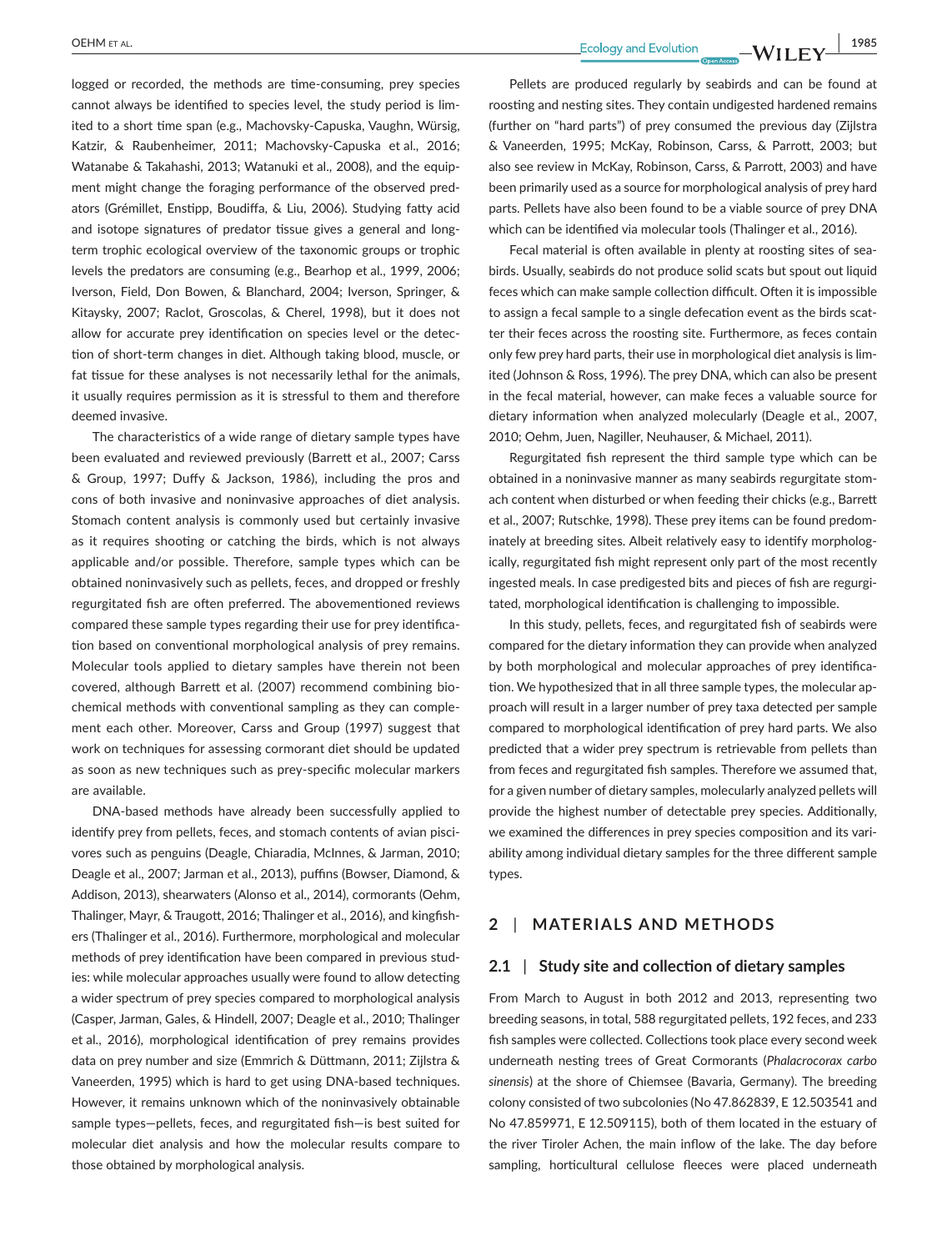**1986 WII FY** Ecology and Evolution **and Experiment Community COLL** 

occupied nests. The next morning, feces found on these fleeces were collected by scratching them with plastic spoons into 2-ml reaction tubes; feces with apparently low content of white uric acid were preferably collected. Fresh pellets and fish samples found on or close to the fleeces were picked up using small plastic bags. During all collections, fresh materials (e.g., spoons and bags) were used for each sample to avoid cross-contaminations. All samples were stored in a cooling box and transferred to the laboratory within less than 5 hr upon collection where they were kept at −32°C until further analysis.

## **2.2** | **Molecular analysis**

For lysis, pellets and feces were defrosted and transferred into 50-ml Greiner tubes and 2-ml reaction tubes, respectively. Only feces collected during 2012 were subjected to further analysis. Regurgitated fish and fish parts that could not be identified morphologically using fins, coloration, and scales were thawed, and muscle tissue samples were taken using flamed forceps and scalpels for molecular identification. A buffer solution composed of TES buffer and Proteinase K (20 mg/ml) in the ratio of 190: 1 was mixed and, depending on sample size, 3–8 ml for pellets and fish tissue and 300 or 800 μl for feces were added to each sample. All samples were vortexed and incubated for at least 6 hr at 56°C. Afterward, 1.5 ml of each sample lysate was transferred into a new reaction tube which was further processed for molecular analysis. The remaining lysate was subjected to morphological analysis.

For DNA extraction, the QIAGEN BioSprint 96 instrument (QIAGEN, Hilden, Germany) in combination with the extraction protocol and reagents of the Biosprint 96 DNA blood Kit (QIAGEN) was used. Per run, 92 lysates were processed together with four extraction negative controls (TES buffer instead of lysate). Extracted DNA was eluted in 200 μl TE elution buffer and transferred into new reaction tubes which were stored at −32°C.

The molecular identification of fish based on the DNA extracts was performed by diagnostic multiplex PCR (Thalinger et al., 2016). This system covers a multitude of prey fish species occurring in the study area, that is, the home range of the cormorants inhabiting the colony at Chiemsee. It consists of six multiplex PCR assays and permits the detection of 31 fish species, six genera, two families, two orders, and two fish family clusters via the amplification of mitochondrial DNA fragments between 77 and 405 bp. In the first PCR ("FishTax"), each fish species is assigned to one of nine target groups. Four in the Alpine foreland genetically distinct species (*Acipenser ruthenus, Anguilla anguilla, Lota lota, Esox lucius*) are already identified with this assay. For the species-rich Salmoniformes ("SalForm"), Cypriniformes ("CypForm 1-3"), and Percomorphaceae ("PercMorph"), follow-up PCRs enable the species-specific identification after the taxonomically superordinate detection with the FishTax assay. The Multiplex PCR Kit (QIAGEN) was used for the 10 μl PCRs containing 1.5 μl (FishTax) or 3.2 μl (all other assays) of DNA extract. Each reaction consisted of onetime reaction mix, 5 μg BSA, 30 mmol/L TMAC, primers in respective concentrations (Thalinger et al., 2016), and PCR-grade water (FishTax assay only). Optimized thermocycling conditions were 15 min at 95°C,

35 cycles of 30 s at 94°C, 90 s at 64°C (FishTax, SalForm, PercMorph, CypForm 2) or 66°C (CypForm 1, CypForm 3), 1 min at 72°C, and 10 min at 72°C once (*cf.* Thalinger et al., 2016). In PCR, each 96-well plate contained four positive controls (i.e., a DNA mix of all fish species targeted by the respective multiplex PCR assay) and two negative controls (molecular grade water instead of DNA) to check for amplification success and DNA contamination, respectively. PCR products were visualized with an automatic capillary electrophoresis system (QIAxcel; QIAGEN), the QIAxcel DNA Screening Kit (2400; QIAGEN), and its associated software (Qiaxcel Biocalculator version 3.2; QIAGEN). Samples were analyzed using the method AL320 and deemed positive, when a threshold of 0.1 relative fluorescence units was reached at the respective diagnostic amplicon sizes. All extraction negative controls were tested in PCR with the FishTax assay (Thalinger et al., 2016) and resulted negative, as well as all PCR-negative controls.

# **2.3** | **Morphological analysis of prey remains**

Pellets were sieved (0.5-mm mesh size) and rinsed with water to remove soft parts and mucosa. The remaining hard parts were analyzed for otoliths, pharyngeal bones, chewing pads, and jaws used for identification. The number of fish individuals per pellet was determined by counting of otoliths and eye lenses. Fish prey remains were identified using identification keys from Härkönen (1986), Veldkamp (1995), Knollseisen (1996) as well as reference collections provided by Werner Suter (Swiss Federal Research Institute, Birmensdorf, Switzerland), Josef Trauttmansdorff (Otto König Institute, Stockerau, Austria), and the Bavarian State Collection of Zoology (Munich, Germany).

Regurgitated fish and fish parts were identified to the lowest taxonomic level possible by the diagnosis of the external morphological characteristics (Kottelat & Freyhof, 2007). If identification was not possible to species level, the fish heads, if present, were dissected and otoliths, pharyngeal bones, or chewing pads were removed for identification. If this did not permit identification, the fish sample was subjected to molecular analysis.

## **2.4** | **Statistical analysis**

Fish prey detection rates obtained from the three sample types using molecular or morphological analysis and each fish species' share of the total number of detected individuals resulting from morphological analysis of the pellets were calculated using MS Excel 2010 (Microsoft). Sample-based rarefraction curves were calculated using EstimateS Version 9.1.0 (Colwell, 2013) with 500 randomized runs without replacement and extrapolation for feces and fish samples to 588 samples. Graphs were plotted using SigmaPlot 12.0 (Systat Software, Inc.) which was also used for calculations of chi-square tests including Yates corrections testing for differences in order-level prey detection between molecular and morphological analysis for each sample type.

As a statistical test for differences in variability/dispersion (i.e., the variation in co-occurrence of species) between sample types, multivariate dispersion was tested using the betadisper routine in the R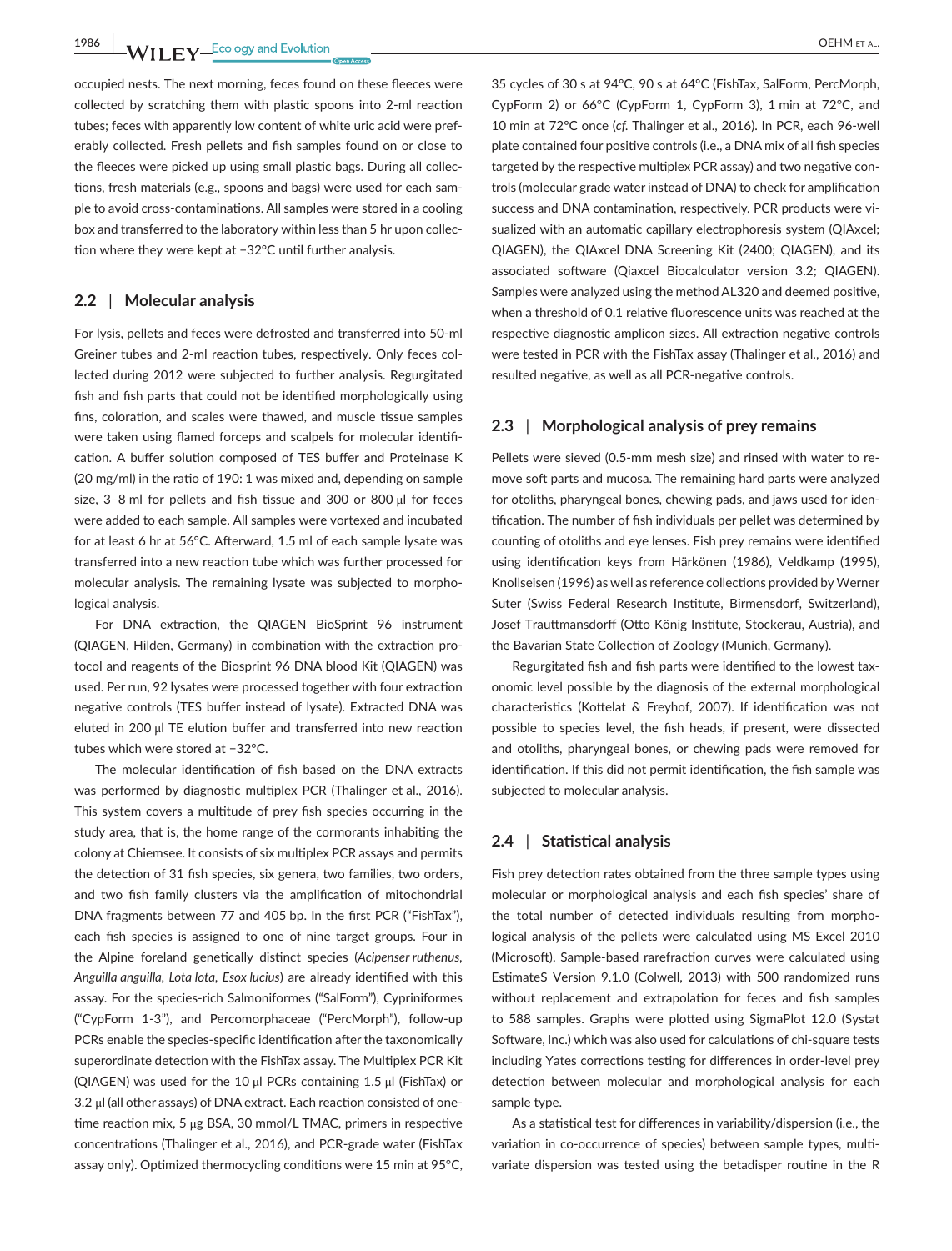(R Development Core Team, 2015), package "vegan" (Oksanen et al., 2016), implementing the "permdisp2" routine (Anderson, 2006). Per sample type, the centroid of multivariate dispersion was depicted. Additionally, PERMANOVA (9,999 permutations) was used to test for significant differences in average prey species composition between the sample types.

## **3** | **RESULTS**

In total, 1,013 dietary samples of cormorants could be collected and analyzed during the two breeding seasons; for details on sample numbers and detections, see Table 1. Using the molecular approach, a significantly higher number of pellets tested positive for fish at order level compared to morphological prey identification (26%,  $\gamma^2$  = 101.15, *p* < .001, Figure 1), which also applied to feces (73%,

TABLE 1 For pellets, feces, and regurgitated fish, the total number of analyzed samples is displayed followed by the number of samples containing any hard parts and the fish individuals which were morphologically identifiable to order level or lower. Finally, the number of samples testing positive for fish DNA is noted per sample type. Note that for regurgitated fish samples, identifications were also made based on soft remains such as tissue

|                                  | <b>Pellets</b> | Feces | <b>Fish samples</b>                        |
|----------------------------------|----------------|-------|--------------------------------------------|
| Sample number                    | 588            | 192   | 233                                        |
| Morphological                    |                |       |                                            |
| Samples containing<br>hard parts | 455            | 31    | 38 (33 whole fish + 5<br>vertebrae)        |
| Identifiable fish<br>individuals | 2.319          | 9     | 72 (33 whole fish + 39<br>IDs from tissue) |
| Molecular                        |                |       |                                            |
| Positive for fish DNA            | 512            | 149   | 196 (excluding whole<br>fish)              |
|                                  |                |       |                                            |



FIGURE 1 Percentage of pellets, feces, and fish samples (whole fish not included) where fish remains could be identified at least to order level using either morphological or molecular prey identification. Numbers above bars denote per sample type and method the number of positives

 **OEHM** ET AL.  **1987**<br> **Ecology** and Evolution **WILEY** 

 $\gamma^2$  = 207.78, *p* < .001, Figure 1), and fish samples (79%,  $\gamma^2$  = 251.05, *p* < .001, Figure 1). While the percentage of samples with fish detections (order level at least) was high for all sample types using molecular methods (pellets 87%, feces 78%, fish samples 98%), the morphological approach allowed for identifications in 61%, 5%, and 20% of pellets, feces, and fish samples, respectively. Regardless of sample type, dietary samples most frequently contained prey remains from only one fish order (pellets 49%, feces 56%, fish samples 57%); nevertheless, pellets and fish samples both contained up to four fish orders per sample (Figure 2). Within pellets, feces, and fish samples morphologically 17, 4, and 10 taxa and molecularly 31, 18, and 19 taxa, respectively, could be identified. Combining the results



FIGURE 2 The percentage of samples containing 0-4 fish orders is graphed for each sample type (pellets, feces, fish samples) and the respective method of analysis (DNA-based and morphological). Please note that per sample type percentages add up to 100%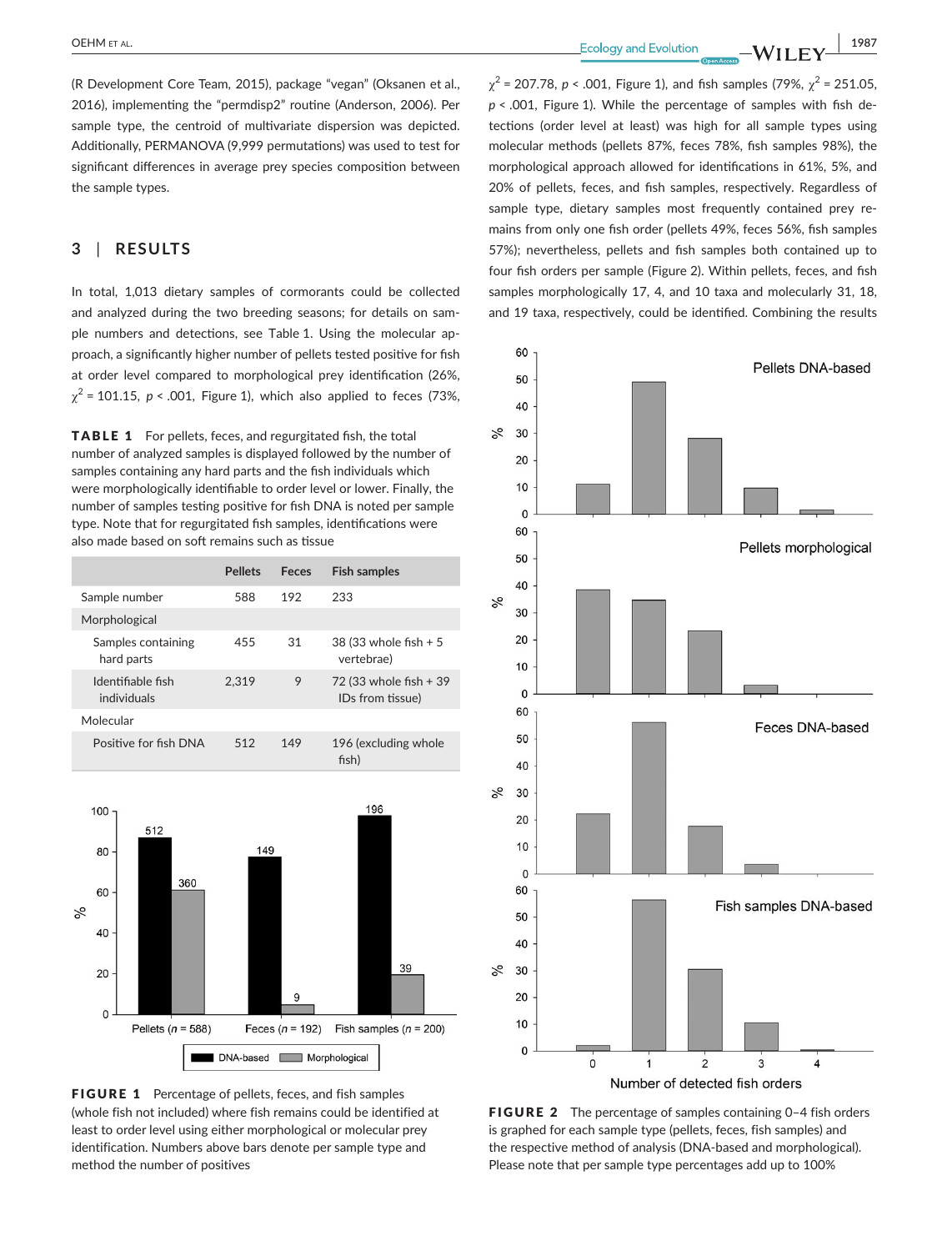**1988 WII FY** Ecology and Evolution **COLOGY COLOGY COLOGY COLOGY COLOGY COLOGY COLOGY COLOGY COLOGY COLOGY COLOGY COLOGY COLOGY COLOGY COLOGY COLOGY COLOGY COLOGY COLOGY COLOGY COLOG** 

of DNA-based and morphological prey detections, 33 prey fish taxa were detected in cormorant pellets compared to 18 and 21 taxa found in feces and fish samples, respectively. To avoid double-counting, order- and class-level detections of Cypriniformes, Salmoniformes, and Percomorphaceae which were genus- and species-specifically identified via molecular analysis were excluded from that count. While DNA of Salmoniformes was detected most frequently in feces and fish samples, the DNA of Cypriniformes was detected most frequently in pellets. In all sample types, Cypriniformes detections consist of various cyprinid species; however, *Coregonus* spp. and *Perca fluviatilis* were by far the most often detected species of Salmoniformes and Percomorphaceae, respectively (Figure 3).

The variability of the prey fish community composition (i.e., the variation in co-occurrence of species measured by dispersion) differed significantly between the sample types and the methodology used to identify the prey  $(F = 16.67; p < .001;$  Figure 4). The least variability in prey fish species co-occurrence was found in pellets analyzed morphologically, which also had the smallest overall number of detected prey species. The prey community composition obtained by molecular analysis of pellets also showed a comparatively small variability, although the highest number of prey species was found in molecularly analyzed pellets. The highest variability in prey species co-occurrence was found in molecularly analyzed fecal samples. Overall, the average prey species composition analyzed by PERMANOVA differed significantly between sample types  $(F = 25.81; p = .001; R^2 = .064)$ .

With regard to prey species accumulation, significantly more species were detected using DNA-based pellet analysis compared to the morphological analysis from the 38th investigated pellet onwards (Figure 5). For pellets, feces, and fish samples, the comparison of species accumulation curves resulting from DNA-based detections lead to significantly more detected species in pellets compared to feces after the 124th investigated sample. From the 238th investigated sample onwards, pellets also significantly outperformed fish samples (Figure 6).

## **4** | **DISCUSSION**

The present findings support our hypothesis that in all three sample types, the molecular approach results in a larger number of prey taxa detected per sample compared to morphological identification of prey hard parts. Of the three sample types investigated molecularly, 41% and 38% more fish species could be detected in pellets than in feces and regurgitated fish samples, respectively. Additionally, the rarefraction analysis of the molecularly analyzed sample types showed that at equal sample number, pellets contain the highest species number. This supports our prediction that pellets provide a wider prey spectrum than feces and regurgitated fish samples. We also found prey species

composition to differ between the sample types with highest variability among individual samples in feces.

In our study, pellets proved to be the sample type that was best suited for morphological identification of fish remains (61% of pellets) as well as for the molecular detection of prey fish DNA (87% of pellets). Although a pellet should contain hard parts and DNA of all fish consumed the previous day, there were pellets which did not contain molecularly or morphologically retrievable prey remains. For prey hard parts, it is possible that they were completely digested due to an increased metabolism of stressed or juvenile cormorants (Casaux, Favero, Barrera-Oro, & Silva, 1995; Trauttmansdorff & Wassermann, 1995; Zijlstra & Vaneerden, 1995). In 13% of the analyzed pellets also no fish DNA could be amplified. Either there was no fish uptake and therefore no fish DNA in the pellet, or the main pellet had previously been regurgitated and the regurgitation analyzed was composed of stomach mucosa only. In pellets, 15 prey species could be detected molecularly only. These species are either rare in the lake (e.g., *Leuciscus aspius*, *Rutilus virgo*, *Blicca bjoerkna*), only occur in riverine systems several kilometers away from the cormorant colony (*Chondostroma nasus*), and/or are of small size (*Phoxinus phoxinus*, *Alburnoides bipunctatus*, *Cottus gobio*). These fish are therefore rarely consumed or their prey remains strongly eroded hindering morphological identification. Interestingly, two species (*Gymnocephalus cernua* and *Ctenopharyngodon idella*) could be detected in pellets morphologically while no DNA of these species was detected in the samples. As prey hard parts are not always regurgitated in a pellet daily (McKay et al., 2003), they sometimes stay in the stomach for more than 24 hr which might leave no prey DNA to be detected on the surface of the hard parts.

Although feces have been regularly used for diet analysis of seabirds (e.g., Bowser et al., 2013; Deagle et al., 2007, 2010; Radhakrishnan, Liu, He, Murphy, & Xie, 2010), in our study, this sample type turned out to be the one where least fish taxa could be detected with both morphological and molecular analysis. Specifically for pellet-producing seabirds, the use of feces for prey hard part analysis is limited as they contain hardly any or very small hard parts only. Molecular prey detection success strongly depends on the amount of ingested prey and on the amount of DNA surviving digestion (Deagle et al., 2007; Egeter, Bishop, & Robertson, 2015). Additionally, the content of uric acid plays an important role as this substance may inhibit DNA extraction and amplification (Deuter, Peitsch, Hertel, & Muller, 1995; Kohn & Wayne, 1997; Zarzoso-Lacoste, Corse, & Vidal, 2013). Brownish fecal samples of cormorants were found to be preferable for dietary analysis compared to greyish feces as the latter contained high levels of uric acid and much less prey remnants (B. Thalinger, J. Oehm, M. Traugott unpublished data). Furthermore, degradation of prey DNA in feces under field conditions is an ongoing process, but the time between production and collection of the feces

FIGURE 3 DNA-based and morphological detection rates per prey taxon for pooled pellets, feces, and fish samples collected in a cormorant colony at Chiemsee (Bavaria, Germany) during two breeding seasons. Color codes for different taxonomic levels of identification and affiliation in Alpine foreland freshwaters; detections at the order level can result from more than one taxon per sample; thus, species and genus detection rates do not add up to order-level detection rates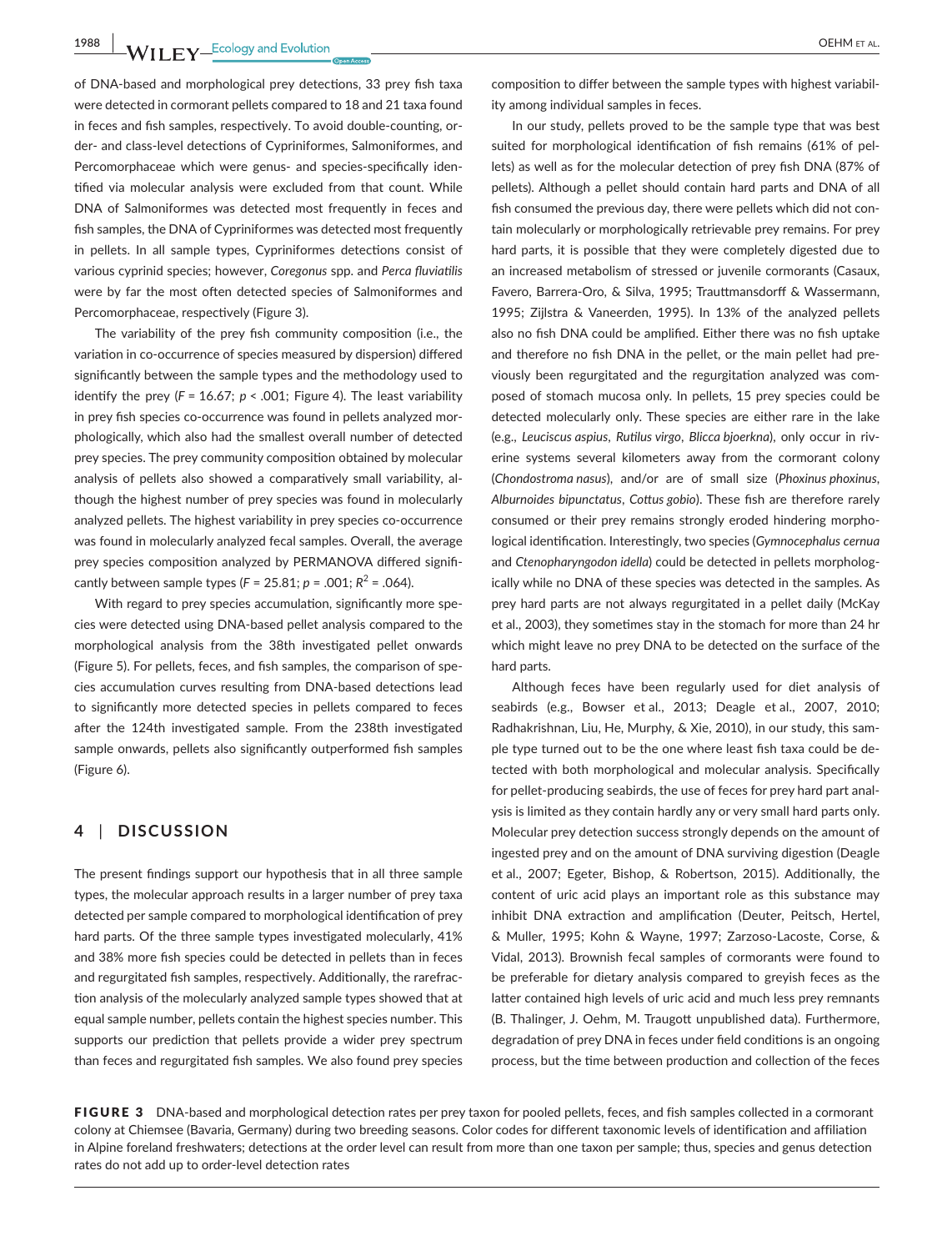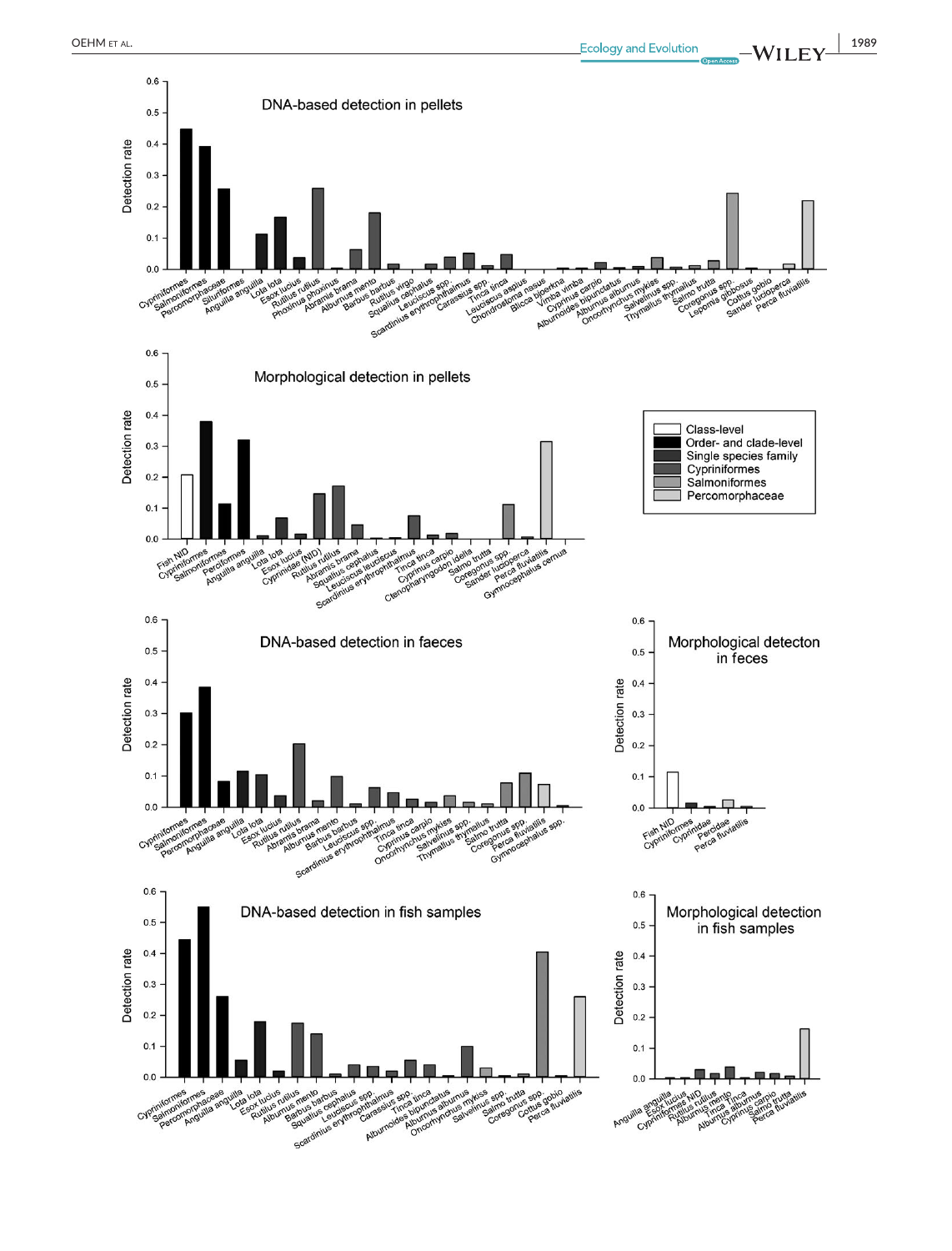**1990 MILLOW EX** Ecology and Evolution **COLOGY AND A COLOGY AND A COLOGY AND A COLOGY AND A COLOGY AND A COLOGY AND A COLOGY AND A COLOGY AND A COLOGY AND A COLOGY AND A COLOGY AND A COLOGY AND A COLOGY AND A COLOGY AND A** 

was kept to a minimum and the samples were not exposed to sun or rain. The average minimum temperature (roughly equates night temperatures) in July and August 2012 was 14°C only and Oehm et al. (2011) showed for feces of Carrion Crows (*Corvus corone*) that under

these conditions, molecular prey detection is possible for at least 5 days. Thus DNA degradation most likely displays an insignificant role for prey DNA detection success compared to DNA content and inhibitory substances.



FIGURE 4 Nonmetric multidimensional scaling plot (NMDS plot, stress = 0.080) of prey species composition in pellets, feces, and fish samples of cormorants collected during breeding seasons 2012 and 2013 at Chiemsee and identified using either morphological (pellets) or molecular (all sample types) analysis. The standard ellipsoid of each sample type represents the variation (95% confidence region) in prey composition, that is, the smaller the area within the ellipsoid, the less variation in prey species co-occurrence is found in the sample type. Fish taxa are labeled with abbreviations of their scientific name: Abrbra: *Abramis brama*, Albalb: *Alburnus alburnus*, Albmen: *Alburnus mento*, Albbip: *Alburnoides bipunctatus*, Angang: *Anguilla anguilla*, Barbar: *Barbus barbus*, Blibjo: *Blicca bjoerkna*, Carspp: *Carassius* spp., Chonas: *Chondostroma nasus*, Corspp: *Coregonus* spp., Cotgob: *Cottus gobio*, Cypcar: *Cyprinus carpio*, Esoluc: *Esox lucius*, Gymspp: *Gymnocephalus* spp., Lepgib: *Lepomis gibbosus*, Leuasp: *Leuciscus aspius*, Leuspp: *Leuciscus* spp., Lotlot: *Lota lota*, Oncmyk: *Oncorhynchus mykiss*, Perflu: *Perca fluviatilis*, Phopho: *Phoxinus phoxinus*, Rutrut: *Rutilus rutilus*, Rutvir: *Rutilus virgo*, Saltru: *Salmo trutta*, Sanluc: *Sander lucioperca*, Scaery: *Scardinius erythrophthalmus*, Siluri: Siluriformes, Squcep: *Squalius cephalus*, Thythy: *Thymallus thymallus*, Tintin: *Tinca tinca*, Vimvim: *Vimba vimba*



FIGURE 5 Sample-based rarefraction curves with 95% confidence intervals comparing DNA-based and morphological analysis of pellets with regard to species accumulation



FIGURE 6 Sample-based rarefraction curves with 95% confidence intervals comparing species accumulation between pellets, feces, and fish samples based on molecular prey detection. Note: rarefraction curves and confidence intervals were extrapolated to 588 samples for fish samples and feces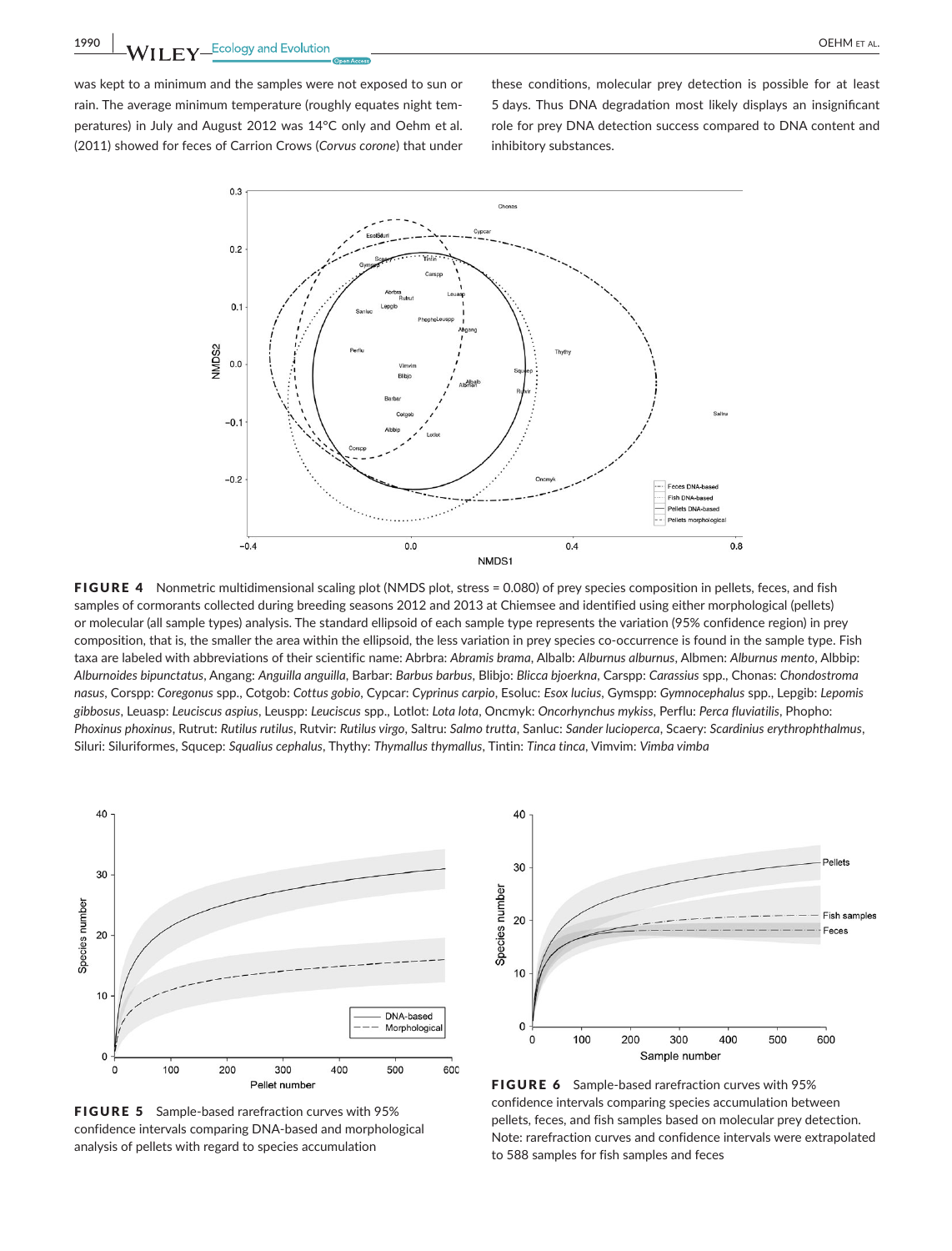In 98% of the regurgitated fish samples, molecular fish detection was successful while only in 20% of the samples, hard parts revealed the identity of the fish prey. The high fish detection rate obtained via molecular analysis can be explained by the comparably fresh samples which contained less degraded DNA compared to pellets and feces. Nevertheless, in 2% of the regurgitated fish samples, no fish DNA could be amplified. This suggests that the tissue might have originated from nonfish prey as cormorants can also feed on other vertebrates such as frogs and invertebrates such as crayfish (Seefelt & Gillingham, 2006; Putys & Zarankaite, 2010; J. Oehm unpublished data). In fish samples where DNA could be amplified, up to four fish orders were detected in a single sample. This indicates that in the cormorant esophagus or stomach, the analyzed prey remain has been in contact with tissue and remnants of other prey. On the one hand, this prohibits the species-specific identification of the regurgitated prey tissue, and on the other hand, it provides valuable information on other prey that has been consumed. This information might also be provided when hard parts of completely digested prey are regurgitated together with more recently ingested fish, but it is hardly possible to test morphologically whether the identifiable hard parts originate from the same species as the soft tissue. Hence, molecular analysis of regurgitated fish samples can provide superior information on the prey spectrum consumed together with the tissue subjected to analysis. Fish samples were, after pellets, the second best dietary sample type regarding sampling effort and prey species detected because they represent a DNA mix of several ingested prey species and undergo only little digestion.

Analyzing the pellets molecularly, predominately, Cypriniformes (*Rutilus rutilus*, *Alburnus mento*, *Abramis brama*) followed by Salmoniformes (*Coregonus* spp.) and Percomorphaceae (*P. fluviatilis*) were detected. In the same pellets analyzed morphologically, the dominant prey were Cypriniformes (mainly *R. rutilus*, *Scardinius erythrophthalmus* and *A. brama*) followed by Percomorphaceae (*P. fluviatilis*) and Salmoniformes (*Coregonus* spp.). Per sample, hard parts of fish of small to medium size were detected in high individual numbers including schooling fish such as *R. rutilus* and *P. fluviatilis*. This indicates that the investigated cormorants hunted in small flocks rather than solitary and based their diet on schooling fish of small to medium size. When a certain fish species is present in high numbers in the pellet sample, this species is more likely to be found and morphologically identified than a single individual of a potential larger fish species (e.g., *Coregonus* spp.). Furthermore, the ctenoid scales of Percomorphaceae are easier to detect and to identify (Thalinger et al., 2016) than hard parts from salmonids (McKay et al., 2003; Trauttmansdorff & Wassermann, 1995). This potential overestimation can bias the result of morphological prey detection in pellets, but can be relativized using molecular methods as they work independent of the number and condition of undigested prey hard parts.

We also examined how prey species composition varies among individual samples for pellets, feces, and regurgitated fish and found significant differences in the variability of species co-occurrence. In pellets analyzed morphologically, the prey composition had the smallest variability of all sample types. This can be explained by the reduced number of detectable prey species (*n* = 17) which were found regularly in the pellet samples while numerous other prey species, only detected

 **OEHM** ET AL.  **1991 1991 1991 1991 1991 1991 1991 1991 1991 1991 1991 1991 1991** 

molecularly, were missed. In feces, on the contrary, there was a similar number of molecular detectable prey species (*n* = 18) but also the highest variability in the prey species composition between individual samples. This small number of species detected simultaneously per fecal sample but in manifold combinations indicates that a single fecal sample represents only a small proportion of a meal as the prey DNA from specific meals is defecated over longer time spans ranging from 2 to 48 hr in cormorants (B. Thalinger, J. Oehm, M. Traugott unpublished data) and therefore contains only a few prey species.

We found that in all three dietary sample types, molecular prey detection outperformed morphological hard part analysis regarding the detectable prey spectrum. Comparisons between molecularly analyzed samples types, however, revealed significant differences: pellets displayed molecularly the highest detectable prey spectrum with lowest sampling and analyzing effort. In feces, molecularly, the smallest number of prey species was detected and therefore a high sampling effort is needed to assess prey species richness compared to regurgitated fish samples and pellets. This should be taken into consideration when choosing the minimum sample number of feces to get a stable estimate of the trophic interaction strength between predator and prey. Furthermore, the high sensitivity of molecular tools can lead to detections of DNA from fish species which were consumed unintendedly, for example, via environmental DNA (eDNA) or secondary predation. Fish DNA of various species from the same environment can stick to ingested fish tissue or be present in the water while swallowing the fish (Rees, Maddison, Middleditch, Patmore, & Gough, 2014). This eDNA can potentially lead to false-positive prey detections. However, DNA breakdown of this already-fragmented eDNA is very fast and thus it is unlikely to survive digestion (Oehm et al., 2016).

The diet of cormorants breeding at Chiemsee turned out to be dominated by herbivorous and/or planktivorous fish species (*R. rutilus*, *Coregonus* spp.) or species that consume mainly invertebrates as juveniles (*P. fluviatilis*). However, piscivorous fish species such as *Anguilla anguilla*, *Esox lucius*, *P. fluviatilis*, *Sander lucioperca*, *Lota lota,* and salmonids were also frequently detected in the cormorants' diet. Therefore, secondary predation, when a bird ingests a fish that itself recently consumed another fish, can affect the number of prey species detected. The implications of secondary predation have been discussed for molecular diet analysis (Oehm et al., 2016; Sheppard et al., 2005) as well as for morphological pellet analysis because hard parts of secondary prey may also be found in pellets (Blackwell & Sinclair, 1995). Vinson and Angradi (2011) found 25% and 40% of dissected stomachs of predatory fish to be empty, which reduces the probability of secondary predation affecting diet assessment in piscivorous birds. Moreover, Oehm et al. (2016), analyzing the stomach content of cormorants, found that in only 20% of samples where remains of predatory fish were present next to remains of potential secondarily predated prey, secondary predation could have happened based on predator–prey fish size relationships.

Generally, prey species identity and the detection frequency permit conclusions on prey–predator interactions: it shows whether and how regularly common, endangered, or invasive prey species are taken by the birds, which also displays the trophic interaction link, and indicates whether the prey was taken from the same macrohabitat (e.g., benthal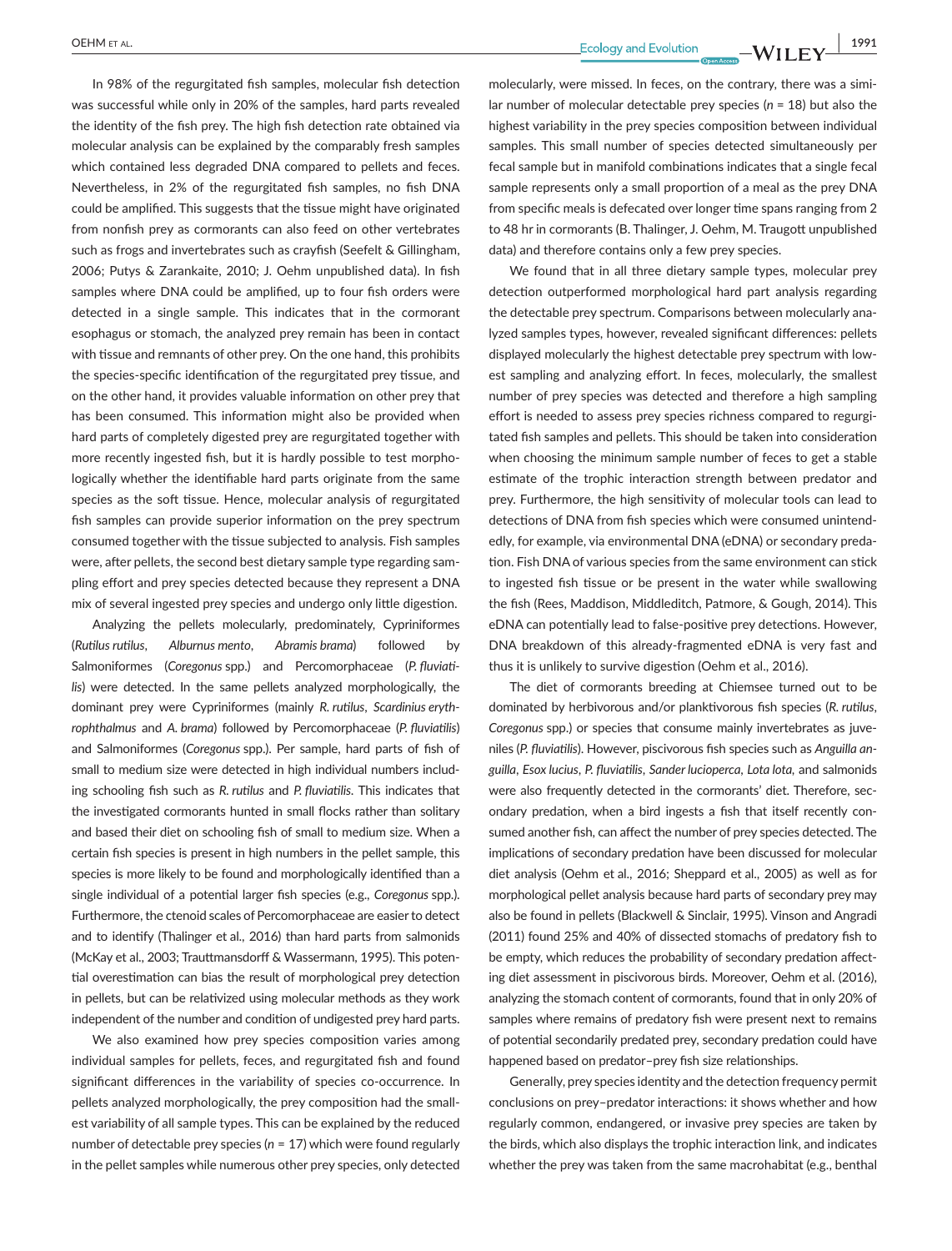| Sampling effort<br>Analysis effort | sampling necessary for molecular analysis<br>PCR and visualization<br>Lysis, DNA extraction,<br>DNA-based<br>Pellets | Easily visible; collectable from soil; individual, DNA-free<br>Washing, sieving, sorting,<br>identification<br>Morphological | and visualization<br>extraction, PCR<br>DNA-based<br>Lysis, DNA<br><b>Feces</b> | Hardly collectable from soil; artificial surface,<br>sampling necessary for molecular analysis<br>e.g., cellulose fleeces advisable; low urea<br>content preferable; individual, DNA-free<br>Washing, sieving,<br>identification<br>Morphological | necessary for molecular analysis<br>Lysis, DNA extraction, PCR<br>and visualization<br>Fish samples<br>DNA-based | Whole regurgitated fish easily visible and collectable; small fish parts,<br>e.g., muscle tissue difficult to collect; individual, DNA-free sampling<br>Washing, sieving, identification<br>Morphological |
|------------------------------------|----------------------------------------------------------------------------------------------------------------------|------------------------------------------------------------------------------------------------------------------------------|---------------------------------------------------------------------------------|---------------------------------------------------------------------------------------------------------------------------------------------------------------------------------------------------------------------------------------------------|------------------------------------------------------------------------------------------------------------------|-----------------------------------------------------------------------------------------------------------------------------------------------------------------------------------------------------------|
|                                    | ingested prey less<br>One day; earlier<br>likely detected                                                            | One day; more if hard parts are not<br>completely regurgitated                                                               | Subsample of one<br>meal                                                        | Subsample of one<br>meal                                                                                                                                                                                                                          | One consumption plus fish<br>DNA in the stomach at<br>point of regurgitation                                     | One consumption                                                                                                                                                                                           |
|                                    | Species                                                                                                              | digestive damage to hard parts;<br>Depending on fish family and<br>often only order level                                    | Species                                                                         | Hardly any hard parts;<br>only distinct hard<br>parts identifiable                                                                                                                                                                                | Species                                                                                                          | sample: order, family, and species ID<br>sometimes possible from fish parts<br>Species (whole fish); depending on                                                                                         |
|                                    | I                                                                                                                    | Possible but not necessarily accurate                                                                                        | I                                                                               |                                                                                                                                                                                                                                                   | I                                                                                                                |                                                                                                                                                                                                           |
|                                    | detection of complete<br>Best suitable for<br>prey spectrum.                                                         | Estimation of consumed fish<br>individuals possible;<br>time-consuming                                                       | based analysis<br>hamper DNA-<br>Uric acid can                                  | detected hard parts<br>digestion upon few<br>Strong influence of                                                                                                                                                                                  | contamination in stomach<br>Species identification not<br>always possible due to                                 | estimation of secondary predation<br>Whole fish can be further used for                                                                                                                                   |

TABLE 2 Overview of samples and methods of analysis combined for noninvasively obtained dietary samples of piscivorous birds including sampling and analysis effort and information TABLE 2 Overview of samples and methods of analysis combined for noninvasively obtained dietary samples of piscivorous birds including sampling and analysis effort and information content per combination. Information is based on Duffy and Jackson (1986), Carss and Group (1997), Barrett et al. (2007), and the results obtained within the presented study content per combination. Information is based on Duffy and Jackson (1986), Carss and Group (1997), Barrett et al. (2007), and the results obtained within the presented study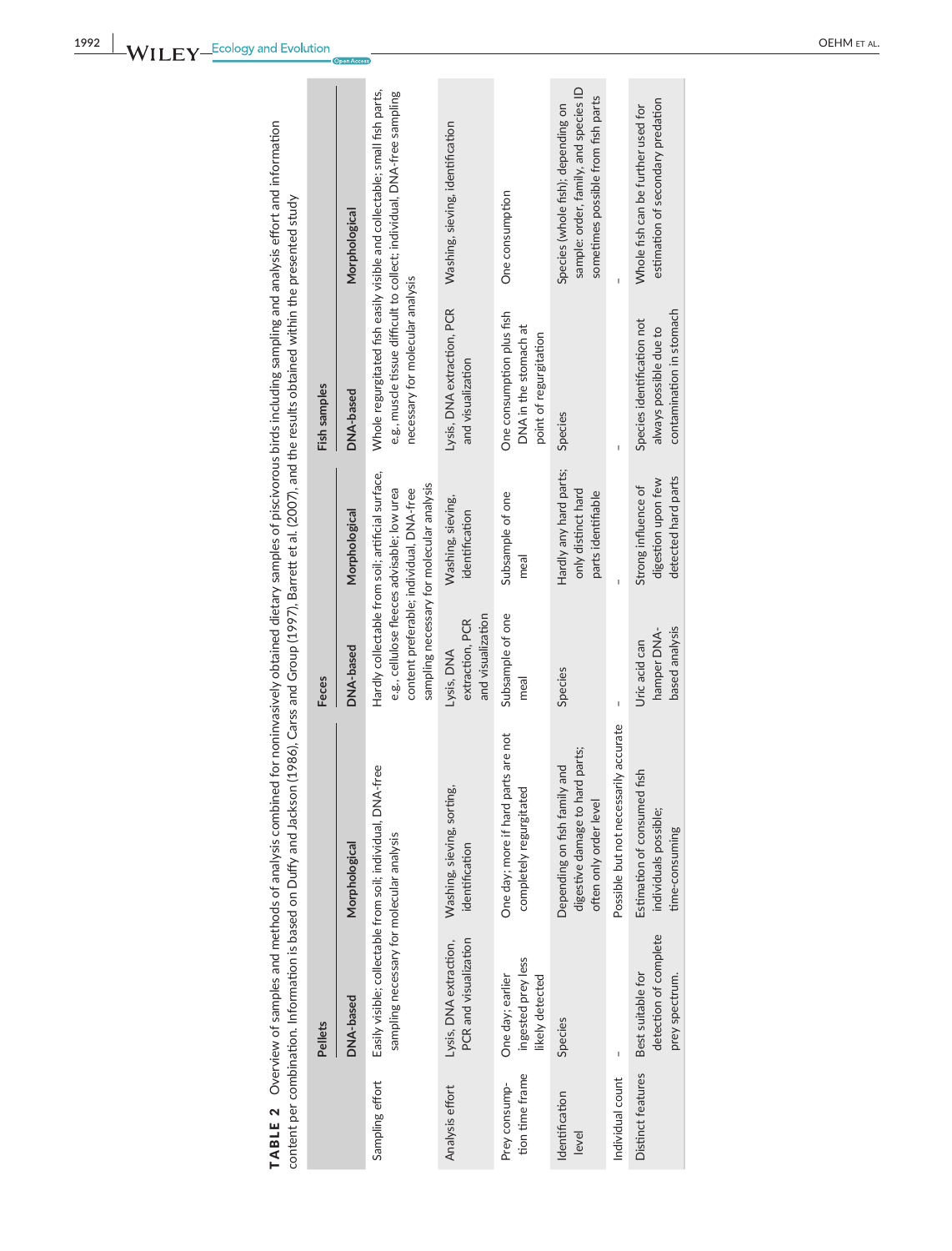or pelagial). However, as fish-eating birds often are in conflict with fisheries, there is a high interest in quantifying mass of consumed prey species. For this purpose, morphological prey mass estimations via regression formulae based on prey hard parts are commonly used (e.g.,. Keller, 1995; Veldkamp, 1995; Gaye-Siessegger, 2014). Unfortunately, the erosion of hard parts during digestion can bias the size estimation and therefore this method is criticized (Carss & Group, 1997). The molecular approach for prey quantification is to estimate the share of prey species in a meal via the respective DNA content. Quantitative real-time PCR (qPCR) enables the amplification and absolute quantification of target DNA. However, the use of qPCR for targeting multiple species in one sample is technically limited to a small number and therefore this method is not appropriate for detecting and quantifying a diverse prey spectrum. Another technique is next-generation sequencing (NGS), where a multitude of DNA fragments per dietary sample are amplified, sequenced, and assigned to the respective prey species. Trials with feces of captive marine predators showed that the amount of detected prey species DNA is not proportional to the mass of consumed prey (Deagle & Tollit, 2007; Deagle et al., 2010). Thomas, Jarman, Haman, Trites, and Deagle (2014) found the lipid content of prey to be responsible for this digestion bias and derived speciesspecific correction factors to balance the mismatch. Consequently, for accurate diet proportion estimates, it would be required to determine such correction factors using control tissue of all potential prey species (Thomas, Deagle, Eveson, Harsch, & Trites, 2016), which can be very laborious and difficult to perform. In addition, digestion of captive animals might also be biased compared to digestion of wild animals so that the established correction factors do not apply to the latter. The new technique droplet digital PCR (ddPCR) allows for absolute quantification of target species DNA, but its performance for dietary investigations remains to be tested. To date, molecular tools are not ready for accurate mass quantification of consumed prey in complex ecosystems and also the number of consumed prey individuals as well as their sex and developmental stages remain furtively.

Our study compared, for the first time, the performance of molecular and morphological prey identification using three noninvasively obtained dietary sample types. It could be shown that molecular methods provide the most comprehensive dietary information, as they allow detecting more prey taxa per individual sample and a broader prey spectrum compared to morphological prey identification. This is especially true for pellets, of which least samples are required to identify the maximum detectable number of consumed prey species in comparison with feces and fish samples. As far as one of the sample types is available for a seabird species, its diet can be analyzed via molecular tools, regardless of prey species or foraging strategies. However, the molecular analysis of pellets is not inevitably the ideal approach for all types of questions regarding the feeding ecology of piscivorous birds. To enable an informed decision about the ideal sample type and best method of prey identification in future studies, we finally provide an overview on the dietary information obtainable from pellets, feces, and regurgitated fish samples using both molecular and morphological prey identification (Table 2). To investigate consumed prey species and their consumption frequency over time, molecular

tools are very appropriate. For information on numbers and sizes of consumed prey individuals, morphological analysis can provide more detail; however, for comprehensive dietary studies, we recommend a combination of sample types and/or methods of analysis.

### **ACKNOWLEDGMENTS**

This study was funded by the Austrian Science Fund (FWF), project number P24059, entitled "The feeding ecology of the Great Cormorant." We also acknowledge financial support through grants from Hypo Tirol Bank, Swarovski, and PhD scholarships (University of Innsbruck) for JO and BT, and a research scholarship for Austrian graduates of the University Innsbruck awarded to BT. We thank D. Straube, Z.Ye, L. Raso, K. Staudacher, T. Peham, C. Breitschopf, G. Fenkart, L. Manzl, C. Zeisler, and H. Mayr for their assistance during field and laboratory work as well as O. Rennstam Rubbmark for his help regarding data analysis. Finally, we would like to thank three anonymous reviewers for their valuable comments on an earlier version of the manuscript.

## **CONFLICT OF INTEREST**

None declared.

## **AUTHOR CONTRIBUTIONS**

BT, JO, and MT conceived and designed the study. BT, JO, and Bachelor and Master students carried out the field sampling. All molecular work was performed by BT and SE, and morphological analysis was carried out by JO and SE. BT analyzed the data and compiled tables and figures; JO wrote the manuscript which was revised and improved by BT and MT.

### **REFERENCES**

- Alonso, H., Granadeiro, J. P., Waap, S., Xavier, J., Symondson, W. O. C., Ramos, J. A., & Catry, P. (2014). An holistic ecological analysis of the diet of Cory's shearwaters using prey morphological characters and DNA barcoding. *Molecular Ecology*, *23*, 3719–3733.
- Anderson, M. J. (2006). Distance-based tests for homogeneity of multivariate dispersions. *Biometrics*, *62*, 245–253.
- Barrett, R. T., Camphuysen, K., Anker-Nilssen, T., Chardine, J. W., Furness, R. W., Garthe, S., … Veit, R. R. (2007). Diet studies of seabirds: A review and recommendations. *Ices Journal of Marine Science*, *64*, 1675–1691.
- Bearhop, S., Phillip, R. A., McGill, R., Cherel, Y., Dawson, D. A., & Croxall, J. P. (2006). Stable isotopes indicate sex-specific and long-term individual foraging specialisation in diving seabirds. *Marine Ecology Progress Series*, *311*, 157–164.
- Bearhop, S., Thompson, D. R., Waldron, S., Russell, I. C., Alexander, G., & Furness, R. W. (1999). Stable isotopes indicate the extent of freshwater feeding by cormorants *Phalacrocorax carbo* shot at inland fisheries in England. *Journal of Applied Ecology*, *36*, 75–84.
- Blackwell, R. T., & Sinclair, J. A. (1995). Evidence of secondary predation of fish by double-crested cormorants. *Marine Ecology Progress Series*, *123*, 1–4.
- Bowser, A. K., Diamond, A. W., & Addison, J. A. (2013). From puffins to plankton: A DNA-based analysis of a seabird food chain in the Northern Gulf of Maine. *PLoS ONE*, *8*, e83152.
- Carss, D. N., & Group, T. D. A. A. F. I. W. (1997). Techniques for assessing cormorant diet and food intake: towards a consensus view. In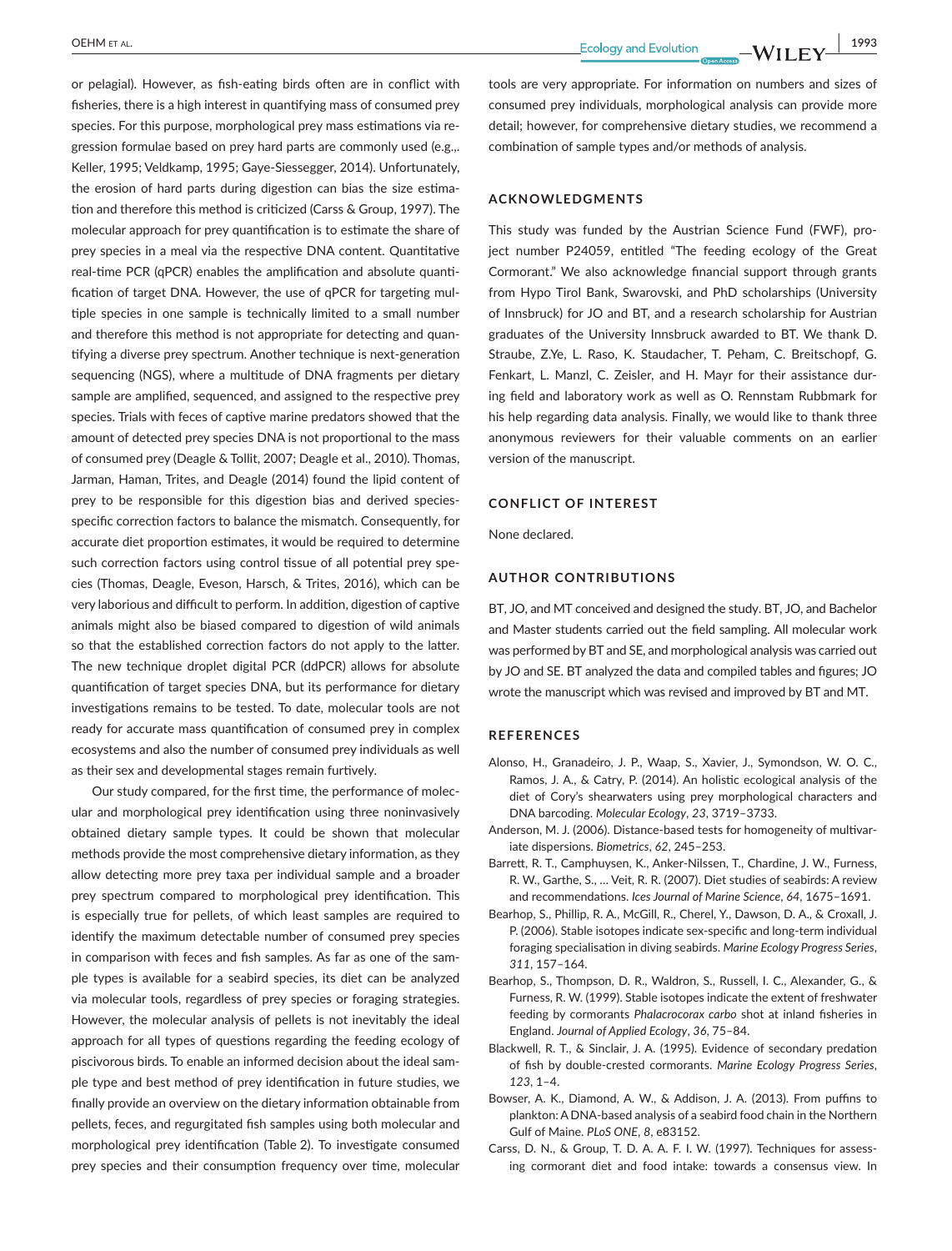**1994 WII FY** Ecology and Evolution <u>Communication and the set of the set of the set of the set of the set of the set of the set of the set of the set of the set of the set of the set of the set of the set of the set of th</u>

*Proceeding 4th European Conference on Cormorants*. Vol. XXVI, pp. 197– 230. Bologny, Italy: Supplementi di Ricerche Biologia Selvaggina.

- Casaux, R. J., Favero, M., Barrera-Oro, E. R., & Silva, P. (1995). Feeding trial on an Imperial Cormorant *Phalacrocorax atriceps*: Preliminary results on fish intake and otolith digestion. *Marine Ornithology*, *23*, 101–106.
- Casper, R. M., Jarman, S. N., Gales, N. J., & Hindell, M. A. (2007). Combining DNA and morphological analyses of faecal samples improves insight into trophic interactions: A case study using a generalist predator. *Marine Biology*, *152*, 815–825.
- Colwell, R. K. (2013). EstimateS: Statistical estimation of species richness and shared species from samples. Version 9. User's Guide and application published at: http://purl.oclc.org/estimates.
- Deagle, B. E., Chiaradia, A., McInnes, J., & Jarman, S. N. (2010). Pyrosequencing faecal DNA to determine diet of little penguins: Is what goes in what comes out? *Conservation Genetics*, *11*, 2039–2048.
- Deagle, B. E., Gales, N. J., Evans, K., Jarman, S. N., Robinson, S., Trebilco, R., & Hindell, M. A. (2007). Studying seabird diet through genetic analysis of faeces: A case study on macaroni penguins (*Eudyptes chrysolophus*). *PLoS ONE*, *2*, 10.
- Deagle, B., & Tollit, D. J. (2007). Quantitative analysis of prey DNA in pinniped faeces: Potential to estimate diet composition? *Conservation Genetics*, *8*, 743–747.
- Deuter, R., Peitsch, S., Hertel, S., & Muller, O. (1995). A method for preparation of fecal DNA suitable for PCR. *Nucleic Acids Research*, *23*, 3800–3801.
- Duffy, D. C., & Jackson, S. (1986). Diet studies of seabirds: A review of methods. *Colonial Waterbirds*, *9*, 1–17.
- Egeter, B., Bishop, P. J., & Robertson, B. C. (2015). Detecting frogs as prey in the diets of introduced mammals: A comparison between morphological and DNA-based diet analyses. *Molecular Ecology Resources*, *15*, 306–316.
- Emmrich, M., & Düttmann, H. (2011). Seasonal shifts in diet composition of Great Cormorants *Phalacrocorax carbo* sinensis foraging at a shallow eutrophic inland lake. *Ardea*, *99*, 207–216.
- Gaye-Siessegger, J. (2014). The great Cormorant (*Phalacrocorax carbo*) at lower lake Constance/Germany: Dietary composition and impact on commercial fisheries. *Knowledge and Management of Aquatic Ecosystems*, *414*, 04.
- Grémillet, D., Enstipp, M. R., Boudiffa, M., & Liu, H. (2006). Do cormorants injure fish without eating them? An underwater video study *Marine Biology*, *148*(5), 1081–1087.
- Härkönen, T. (1986). *Guide to the otoliths of the bony fishes of the Northeast Atlantic*. Hellerup: Danbiu ApS.
- Iverson, S. J., Field, C., Don Bowen, W., & Blanchard, W. (2004). Quantitative fatty acid signature analysis: A new method of estimating predator diets. *Ecological Monographs*, *74*(2), 211–235.
- Iverson, S. J., Springer, A. M., & Kitaysky, A. S. (2007). Seabirds as indicators of food web structure and ecosystem variability: Qualitative and quantitative diet analyses using fatty acids. *Marine Ecology Progress Series*, *352*, 235–244.
- Jarman, S. N., McInnes, J. C., Faux, C., Polanowski, A. M., Marthick, J., Deagle, B. E., … Emmerson, L. (2013). Adelie penguin population diet monitoring by analysis of food DNA in scats. *PLoS ONE*, *8*, e82227.
- Johnson, J. H., & Ross, R. M. (1996). Pellets versus feces: Their relative importance in describing the food habits of double-crested cormorants. *Journal of Great Lakes Research*, *22*, 795–798.
- Keller, T. (1995). Food of cormorants *Phalacrocorax carbo sinensis* wintering in Bavaria, Southern Germany. *Ardea*, *83*(1), 185–192.
- Knollseisen, M. (1996). *Fischbestimmungsatlas als Grundlage für nahrungsökologische Untersuchungen*. Vienna, Austria: Institute of Wildlife Biology and Game Management, University of Natural Resources and Life Sciences.
- Kohn, M. H., & Wayne, R. K. (1997). Facts from feces revisited. *Trends in Ecology & Evolution*, *12*, 223–227.
- Kottelat, M., & Freyhof, J. (2007). *Handbook of European freshwater fishes*. Berlin: Publications Kottelat.
- Machovsky-Capuska, G. E., Priddel, D., Leong, P. H. W., Jones, P., Carlile, N., Shannon, L., ... Raubenheimer, D. (2016). Coupling bio-logging with nutritional geometry to reveal novel insights into the foraging behaviour of a plunge-diving marine predator. *New Zealand Journal of Marine and Freshwater*, *50*(3), 418–432.
- Machovsky-Capuska, G. E., Vaughn, R. L., Würsig, B., Katzir, G., & Raubenheimer, D. (2011). Dive strategies and foraging effort in the Australasian gannet *Morus serrator* revealed by underwater videography. *Marine Ecology Progress Series*, *442*, 255–261.
- McKay, H., Robinson, K. A., Carss, D. N., & Parrott, D. (2003). *The limitations of pellet analysis in the study of cormorant Phalacrocorax spp. diet*, Vol. 124, pp. 227–236. Wiebelsheim: Vogelwelt.
- Oehm, J., Juen, A., Nagiller, K., Neuhauser, S., & Michael, T. (2011). Molecular scatology: How to improve prey DNA detection success in avian faeces? *Molecular Ecology Resources*, *11*, 620–628.
- Oehm, J., Thalinger, B., Mayr, H., & Traugott, M. (2016). Maximizing dietary information retrievable from carcasses of Great Cormorants *Phalacrocorax carbo* using a combined morphological and molecular analytical approach. *Ibis*, *158*, 51–60.
- Oksanen, J., Blanchet, F. G., Kindt, R., Legendre, P., Minchin, P. R., O'Hara, R. B., … Wagner, H. (2016). vegan: Community Ecology Package.
- Putys, Z., & Zarankaite, J. (2010). Diet of the great cormorant (*Phalacrocorax carbo sinensis*) at the Juodkrante Colony, Lithuania. *Acta Zoologica Lituanica*, *20*, 179–189.
- R Development Core Team (2015). *R: A language and environment for statistical computing*. Vienna, Austria: R Foundation for Statistical Computing. URL: [https://www.R-project.org/.](https://www.R-project.org/)
- Raclot, T., Groscolas, R., & Cherel, Y. (1998). Fatty acid evidence for the importance of myctophid fishes in the diet of king penguins, Aptenodytes patagonicus. *Marine Biology*, *132*(3), 523–533.
- Radhakrishnan, K. V., Liu, M., He, W. P., Murphy, B. R., & Xie, S. G. (2010). Otolith retrieval from faeces and reconstruction of prey-fish size for Great Cormorant (*Phalacrocorax carbo*) wintering at the East Dongting Lake National Nature Reserve, China. *Environmental Biology of Fishes*, *89*, 505–512.
- Rees, H. C., Maddison, B. C., Middleditch, D. J., Patmore, J. R. M., & Gough, K. C. (2014). The detection of aquatic animal species using environmental DNA - a review of eDNA as a survey tool in ecology. *Journal of Applied Ecology*, *51*, 1450–1459.
- Rutschke, E. (1998). *Der Kormoran. Biologie, Ökologie, Schadabwehr*. Berlin: Parey Buch Verlag.
- Seefelt, N. E., & Gillingham, J. C. (2006). A comparison of three methods to investigate the diet of breeding double-crested cormorants (*Phalacrocorax auritus*) in the Beaver Archipelago, northern Lake Michigan. *Hydrobiologia*, *567*, 57–67.
- Sheppard, S. K., Bell, J., Sunderland, K. D., Fenlon, J., Skervin, D., & Symondson, W. O. C. (2005). Detection of secondary predation by PCR analyses of the gut contents of invertebrate generalist predators. *Molecular Ecology*, *14*, 4461–4468.
- Steinmetz, J., Kohler, S. L., & Soluk, D. A. (2003). Birds are overlooked top predators in aquatic food webs. *Ecology*, *84*, 1324–1328.
- Thalinger, B., Oehm, J., Mayr, H., Obwexer, A., Zeisler, C., & Traugott, M. (2016). Molecular prey identification in Central European piscivores. *Molecular Ecology Resources*, *16*, 123–137.
- Thomas, A. C., Deagle, B. E., Eveson, J. P., Harsch, C. H., & Trites, A. W. (2016). Quantitative DNA metabarcoding: Improved estimates of species proportional biomass using correction factors derived from control material. *Molecular Ecology Resources*, *16*, 714–726.
- Thomas, A. C., Jarman, S. N., Haman, K. H., Trites, A. W., & Deagle, B. E. (2014). Improving accuracy of DNA diet estimates using food tissue control materials and an evaluation of proxies for digestion bias. *Molecular Ecology*, *23*, 3706–3718.
- Trauttmansdorff, J., & Wassermann, G. (1995). Number of pellets produced by immature cormorants *Phalacrocorax carbo sinensis*. *Ardea*, *83*, 133–134.
- Veldkamp, R. (1995). The use of chewing pads for estimating the consumption of cyprinids by cormorants *Phalacrocorax carbo*. *Ardea*, *83*, 135–138.